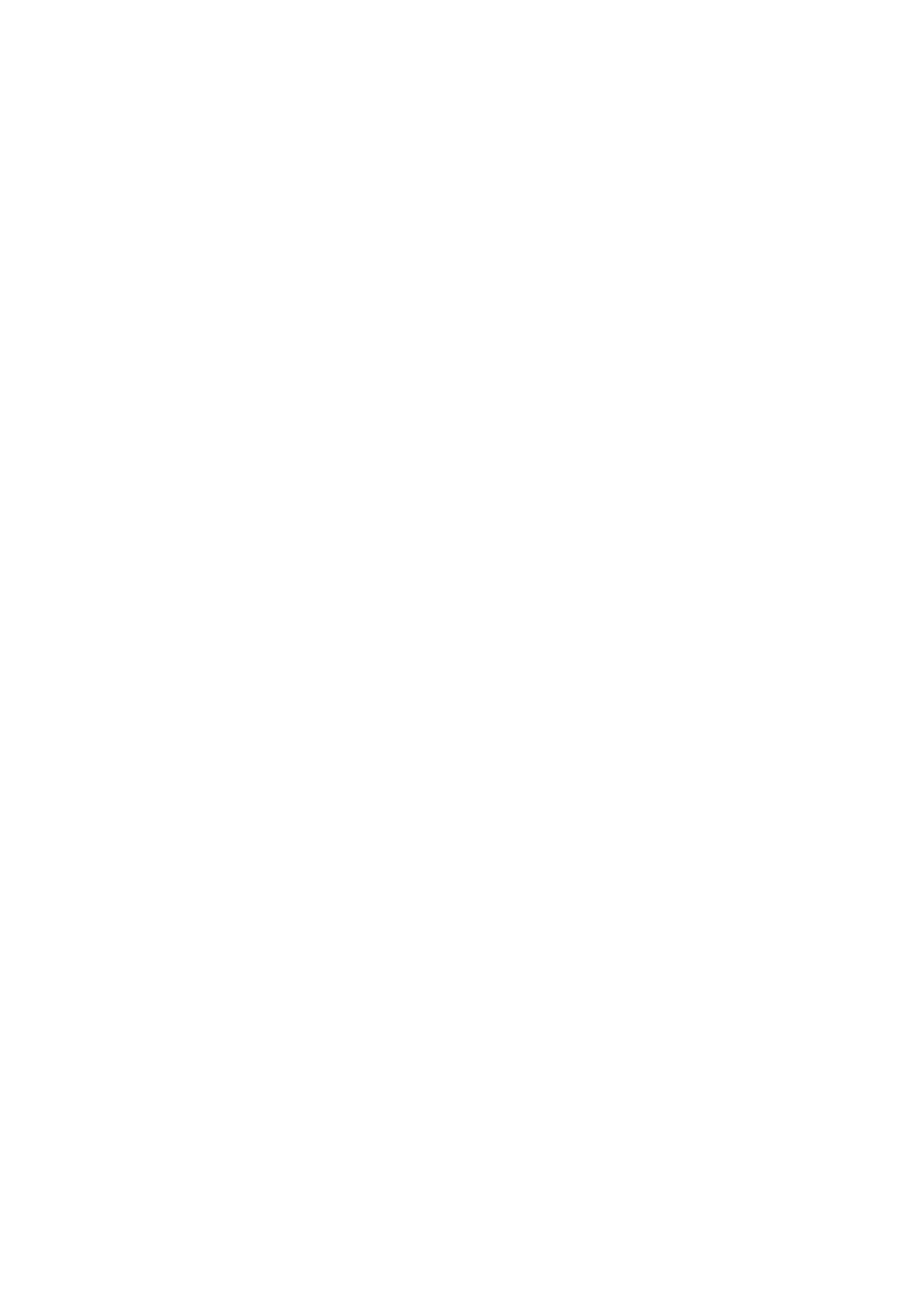## **Contents**

## **Page**

| Introduction                             | $\overline{4}$ |
|------------------------------------------|----------------|
| General conduct and behaviour            | 5              |
| Conflict of personal and public interest | 6              |
| Planning                                 | 8              |
| Gifts                                    | 9              |
| Hospitality                              | 10             |
| Employees' business dealings with        |                |
| local authority                          | 11             |
| Personal dealings with local authority   | 12             |
| Regard for council resources             | 12             |
| Attendance and outside employment        | 12             |
| Satisfactory working relationships       | 15             |
| Criminal convictions                     | 16             |
| General                                  | 16             |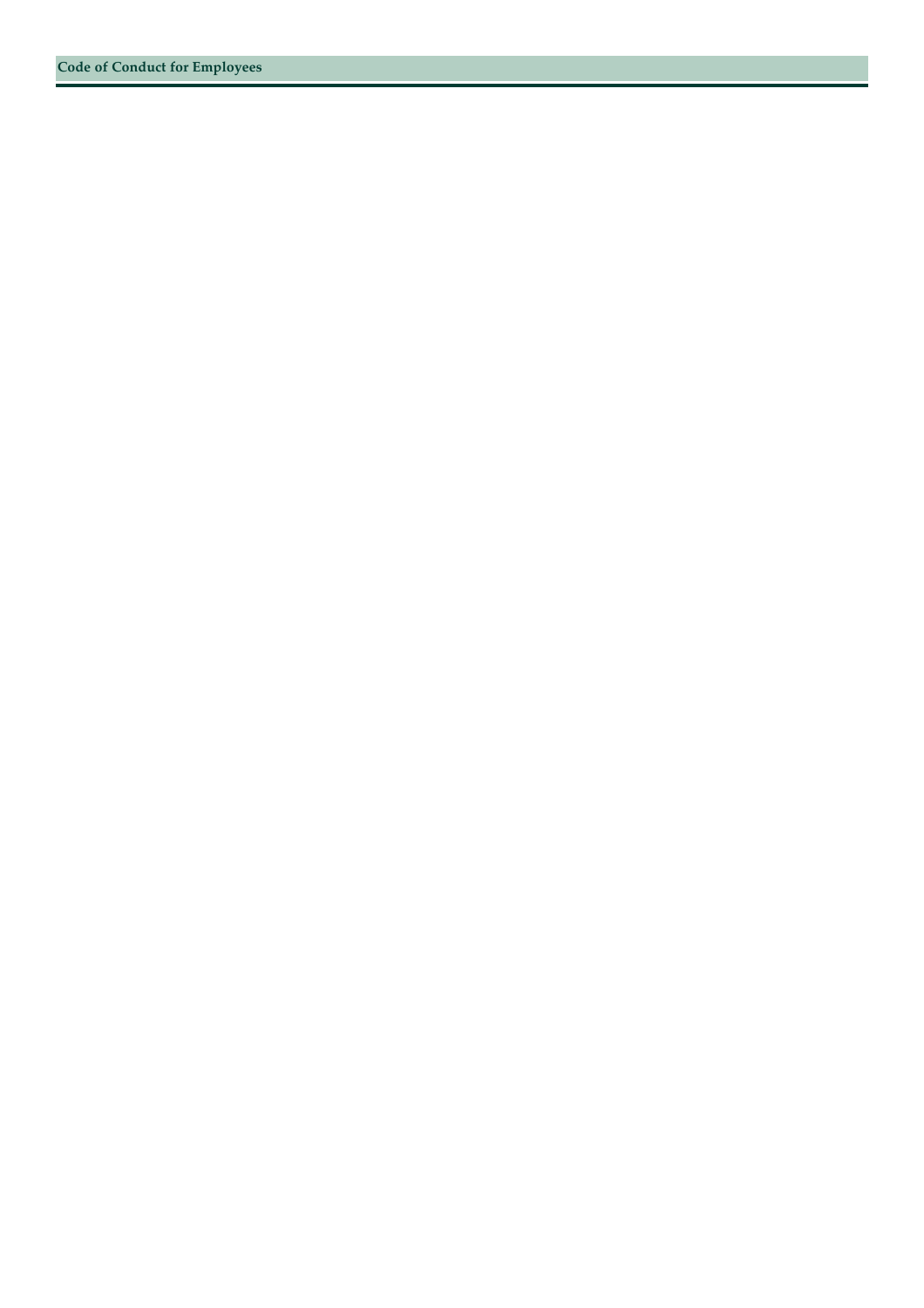#### **OBJECT OF CODE**

The purpose of this Code is to set out principles and standards of conduct and integrity for local authority employees, to inform the public of the conduct it is entitled to expect and to uphold public confidence in local government.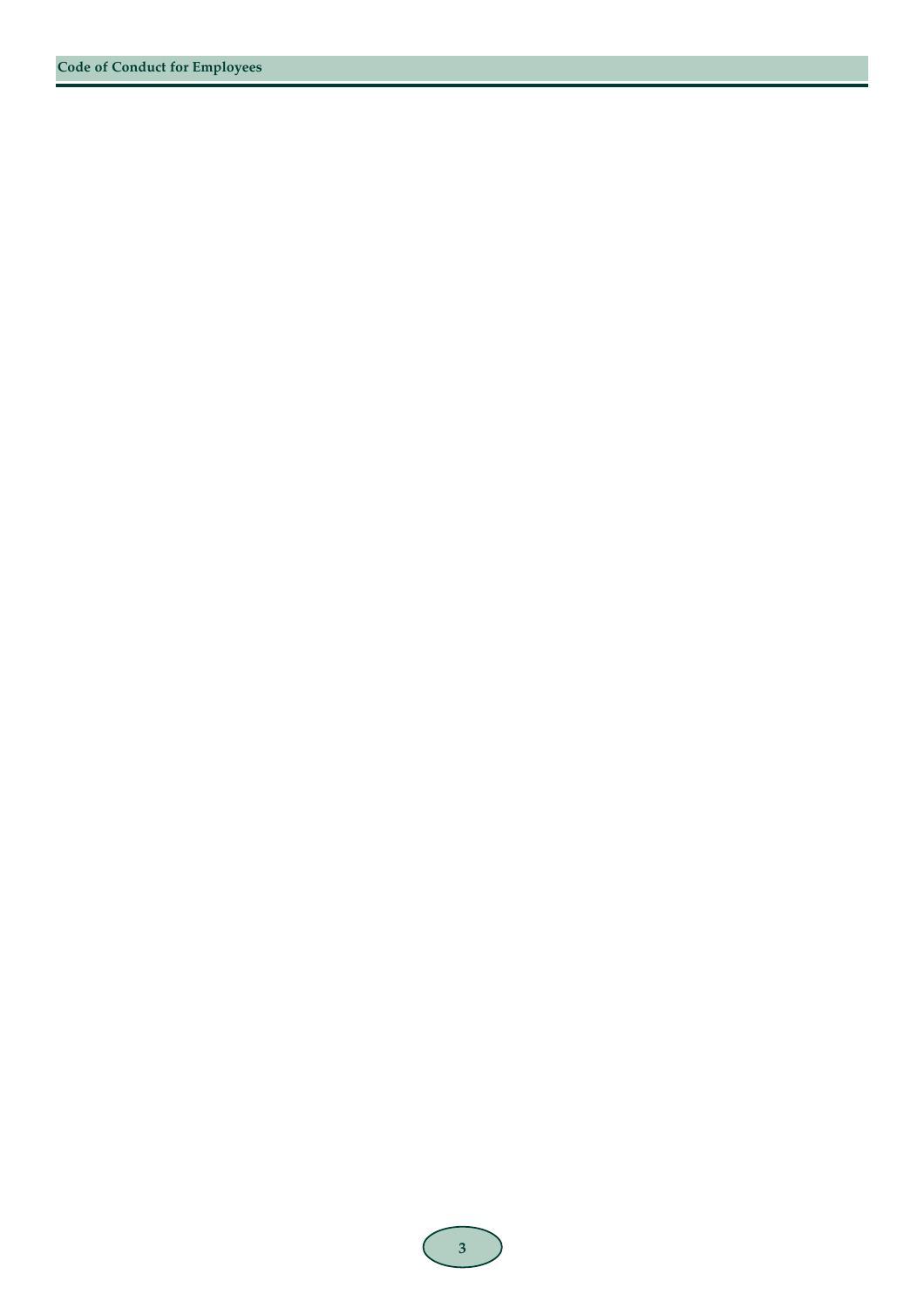#### **1. Introduction**

- **1.1** The public is entitled to expect conduct of the highest standards from all those involved in the local government service be they county/city managers, other local authority employees or councillors. The Local Government Act 2001 ("the Act") sets out a new ethical framework for that service and imposes a statutory duty on all in the service to maintain proper standards of integrity, conduct and concern for the public interest. The Act also provides for the issue of a code of conduct for local authority employees dealing with conduct and standards of integrity and to uphold public confidence in local government. An employee must have regard to and be guided by the Code in performing his or her duties; the Act provides that a person's terms and conditions of employment are deemed to include an undertaking to this effect.
- **1.2** Local government has a long tradition of honest and impartial service to its communities. The core values underlying this tradition are honesty, impartiality, integrity and serving the common good. This Code has been designed to promote these core values; to provide a framework so that all employees can be seen to act solely in the public interest and within the law; and thus help uphold public confidence in local government. The Code is accordingly to be read in this spirit at all times and not in any selective or restrictive manner contrary to its intent. It is hoped that this Code will facilitate the exercise of good judgement and principled decisions by all employees but inevitably many of the issues covered by the Code will affect senior employees more than they will others.
- **1.3** This Code is complemented by a separate code which applies to councillors. Together these codes represent a standard against which the conduct of all those involved in local government can be judged in the performance of their duties. They are intended to inform the public of the standards of behaviour that they have a right to expect and so help to maintain and enhance public trust and confidence. They add to and supplement the specific requirements under the Act and form an integral part of the new ethics framework.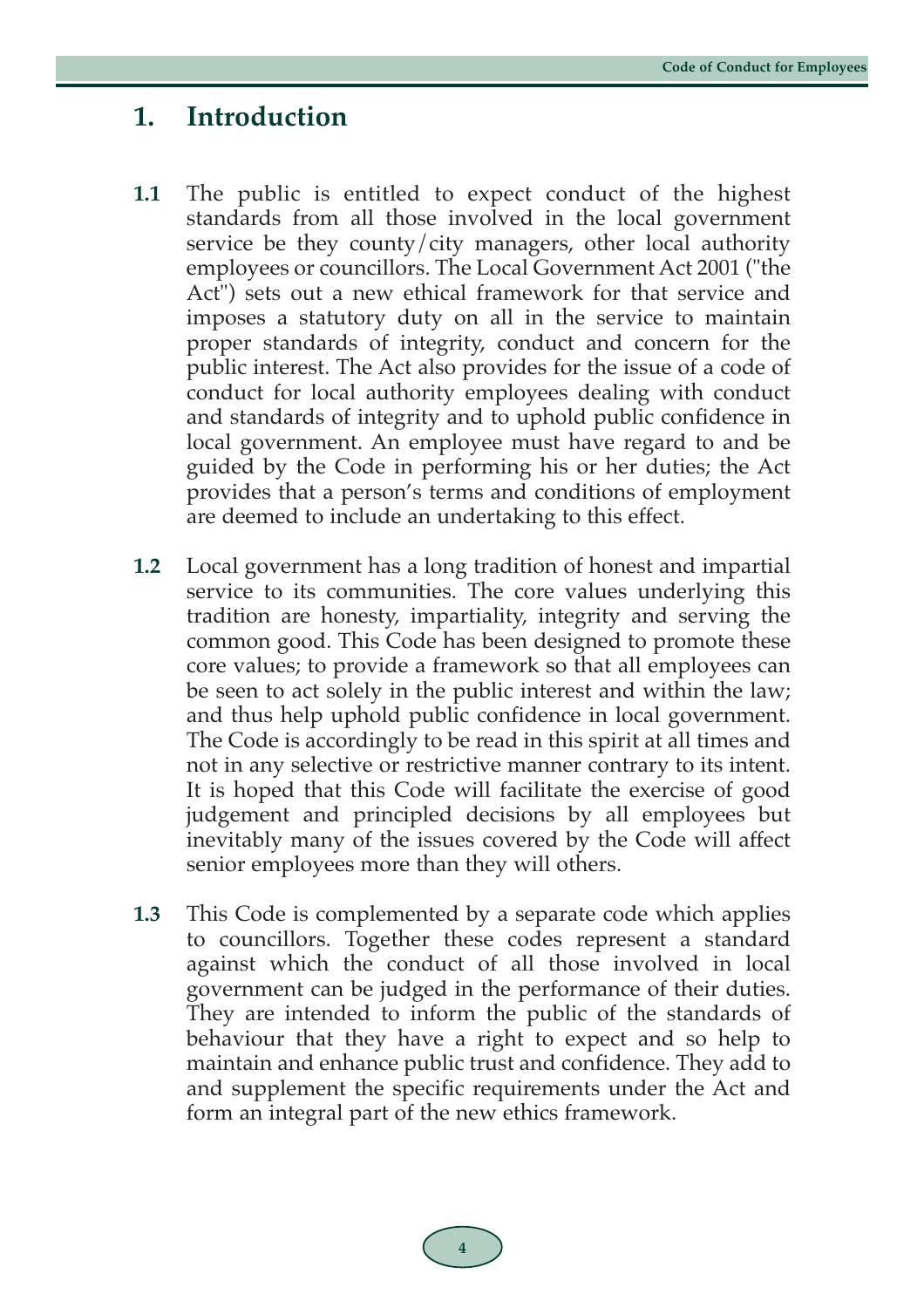### **2. General conduct and behaviour**

- **2.1** The general conduct and behaviour of local government employees in carrying out their work is an important yardstick by which the honesty, integrity, impartiality and performance of the local government service is judged and public trust maintained. It is important therefore that these core values underpin the many day to day transactions of local authority business.
- **2.2** Local authority employees should abide by this Code and must -

#### *maintain the highest standards of integrity by:-*

- avoiding conflicts of interest and never seeking to use improper influence;
- acting in a way which enhances public trust and confidence;
- not using their official position or resources of the local authority for personal gain;
- ensuring that their conduct does not bring the integrity of their position or of local government into disrepute.

#### *maintain public confidence in performing their work by:-*

- serving their local authority conscientiously, honestly and impartially;
- performing their duties with diligence, efficiency and courtesy;
- making impartial decisions based on examination of the facts, merits and law relating to each case and not taking account of their personal considerations.

#### *observe appropriate behaviour at work by:-*

- treating their colleagues and councillors with courtesy and respect;
- dealing with the public courteously, fairly and promptly;
- promoting equality and avoiding bias in their dealings with the public.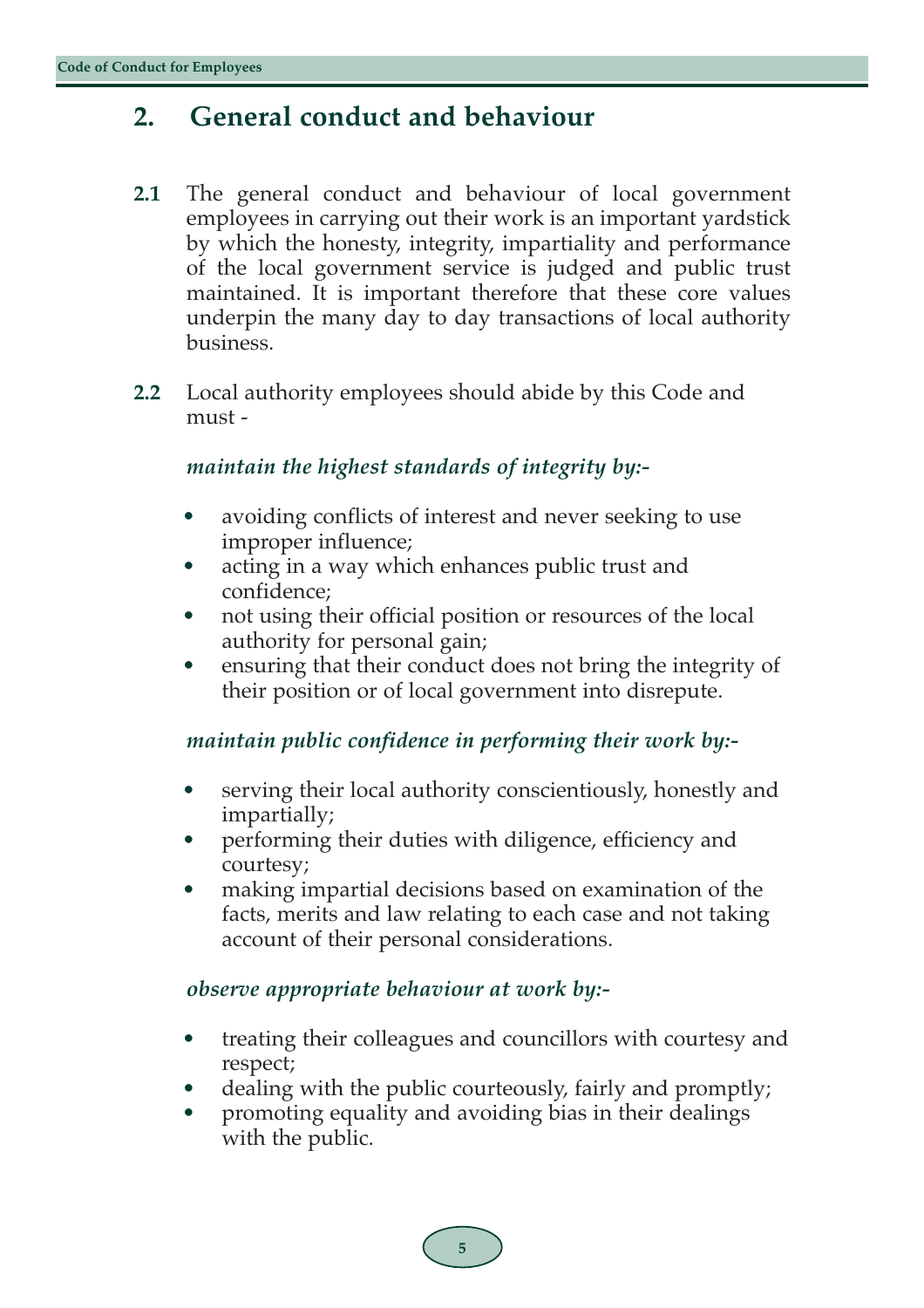### **3. Conflict of personal and public interest**

- **3.1** The Act provides that it is the duty of every employee (and councillor) to maintain proper standards of integrity, conduct and concern for the public interest.
- **3.2** Employees must never seek to use their official position so as to benefit improperly themselves or others with whom they have personal, family or other ties. Likewise they must never seek to use or pass on confidential knowledge acquired in the performance or as a result of their employment, or official information which is not in the public domain, so as to benefit themselves, or others with whom they have personal, family or other ties. In short, private or personal interests must not be allowed to conflict with public duty.
- **3.3** Employees must avoid where possible, and if not, resolve any conflict or incompatibility between their private or personal interests and the impartial performance of their duties. It is important to ensure that as well as the avoidance of actual impropriety, occasions for suspicion and appearance of improper conduct are also avoided. The public perception of the way the person deals with any such conflict is important. Employees should always apply the test of whether members of the public knowing the facts of the situation would reasonably think that the personal or private interest concerned might influence them in considering or deciding on matters. This test applies equally in relation to gifts/ hospitality, outside employment and other matters covered by this Code. In case of doubt the employee's supervisor should be consulted.
- **3.4** The Act has specific disclosure requirements for certain categories of employees<sup>1</sup> which must be observed (see paragraph 3.5 below). However, without prejudice to these disclosure requirements, what follows are some instances where personal/ private interests should be regarded as

<sup>1</sup> SI 582 of 2002 defines relevant employees in this connection. The declaration/disclosure/public register provisions of the Act came into operation on  $1/1/2003$  replacing those previously in the 1976 Planning Act.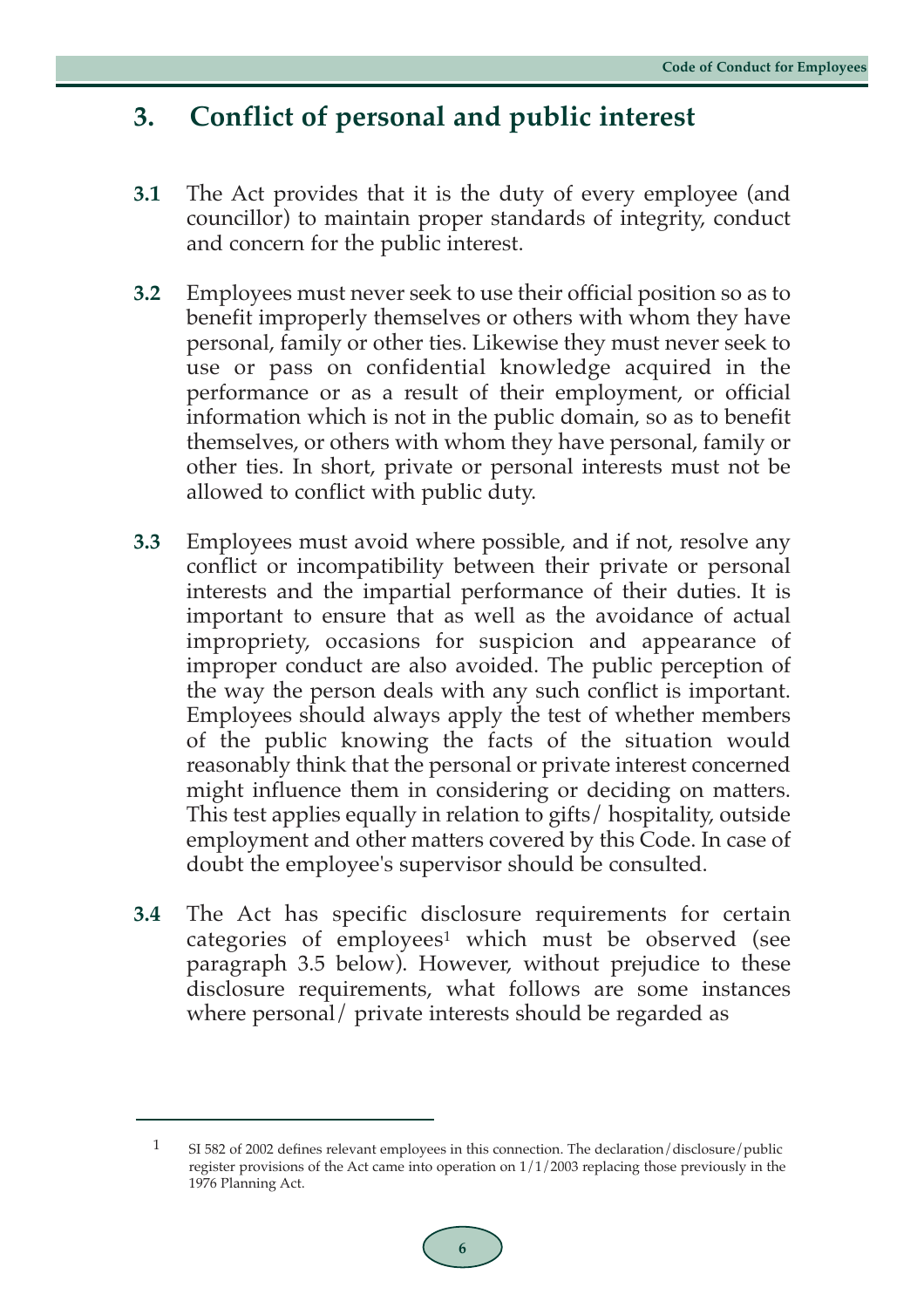material to the work being carried out or decided by such or any other employees. In these instances, as a minimum the question of disclosure will arise (except in the case of a remote or insignificant interest) and usually the non-involvement by the employee in the case concerned:-

- where an employee is involved in considering or deciding on matters in which s/he has a pecuniary or other beneficial interest, s/he must disclose this fact to the supervisor or manager;
- where an employee is involved in considering or deciding on matters in which s/he knows that a person closely related to them has a pecuniary or other beneficial interest in the matter, s/he should disclose this fact to the supervisor or manager;
- where an employee is involved in considering or deciding on matters, which s/he knows affects a close neighbour/ friend, s/he should disclose this fact to the supervisor;
- likewise where an employee is involved in considering or deciding on matters in a case involving a club, society or other organisation of which s/he is a member, s/he should disclose the fact to the supervisor;
- written or oral representations on behalf of an outside organisation, club, association or other body should not be made by an employee to the authority, (except with the consent of the manager) where such representations relate to work with which the employee himself or herself is concerned;
- in order to avoid any possible accusation of bias, an employee should not consciously be involved in the selection for appointment of any employee or prospective employee, to whom s/he is related.

While there may be no direct pecuniary or beneficial interest involved for the employee in some of the cases mentioned above, the circumstances concerned might reasonably be seen to influence the impartial discharge of functions. In these and all other cases the employee must take into account the requirements of paragraphs 3.1 to 3.3.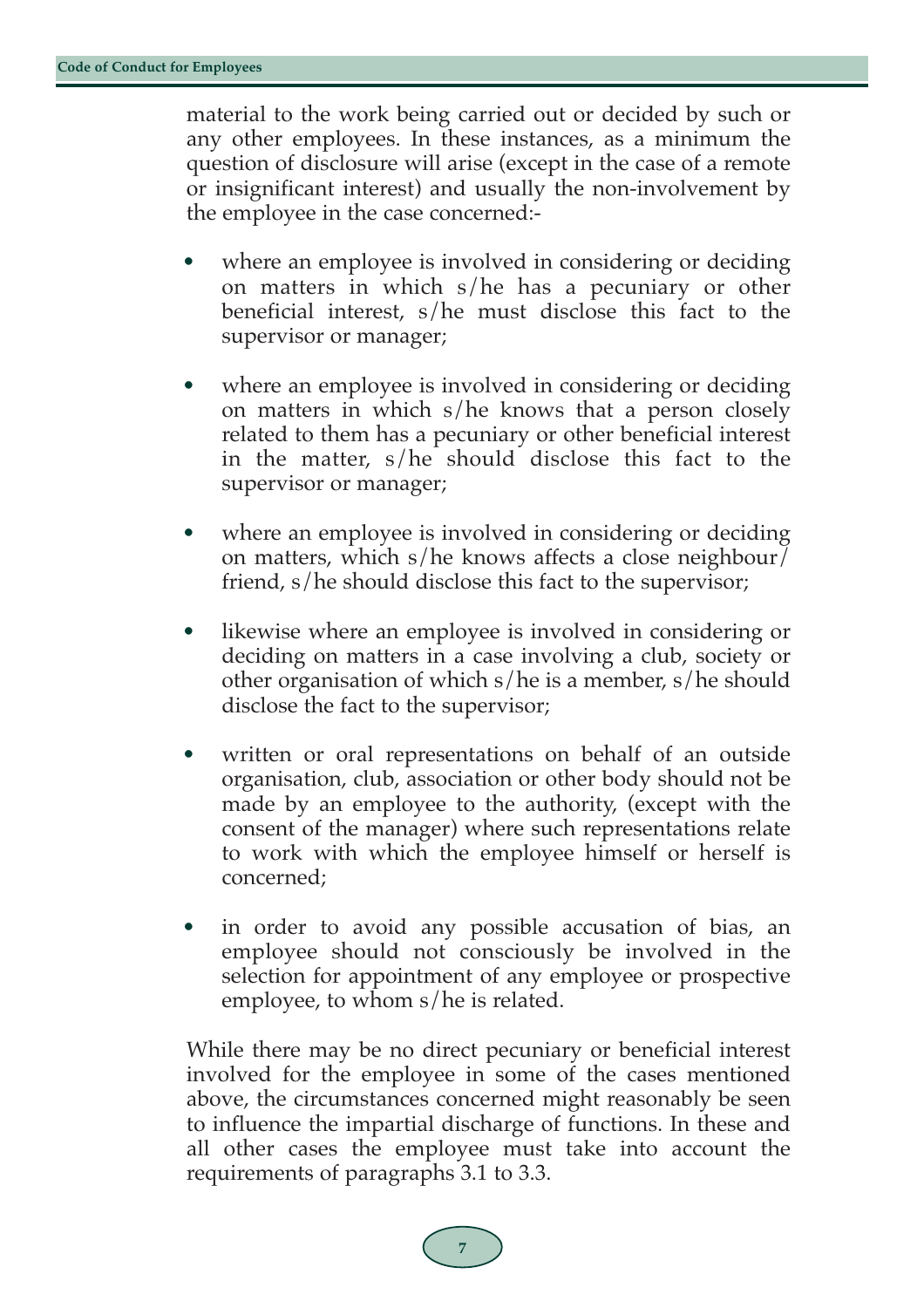**3.5** In the case of certain categories of employees the Act requires them to furnish an annual declaration of certain "declarable interests": forms are supplied by the ethics registrar. The Act also provides that such employees must formally disclose to the manager any pecuniary or beneficial interest, (of which they have actual knowledge2) they or a connected person3 have in, or material to, any matter relating to the local authority's functions with which they are concerned in the course of their duties. They must then comply with any directions given by the manager. Specific statutory requirements also apply in relation to disclosure by managers. The Act prohibits all such employees from seeking to influence the local authority improperly as regards any matter. These legal requirements must be observed at all times and failure to do so is an offence under the Act. Similar type requirements also apply under the Act to councillors; and to consultants providing a service to local authorities. The Act provides that in any proceedings under Part 15 a court may have regard to the relevant code as may the Standards in Public Office Commission in carrying out its functions.

## **4. Planning**

- **4.1** The planning system is a very open one allowing for input by all parties. It is all the more important therefore that consideration by employees of planning applications, development plans, enforcement action etc is carried out in a transparent fashion; follows due process, is based on what is relevant while ignoring that which is irrelevant within the requirements of the statutory planning framework.
- **4.2** Extra care must therefore be observed in dealing with planning matters and in this context the provisions of this Code particularly as regards conflict of personal and public interest (see Section 3) and outside employment (see Section 10) are very relevant.

 $2 + 3$  The terms "actual knowledge" and "connected person" are set out in section 166 of the Act.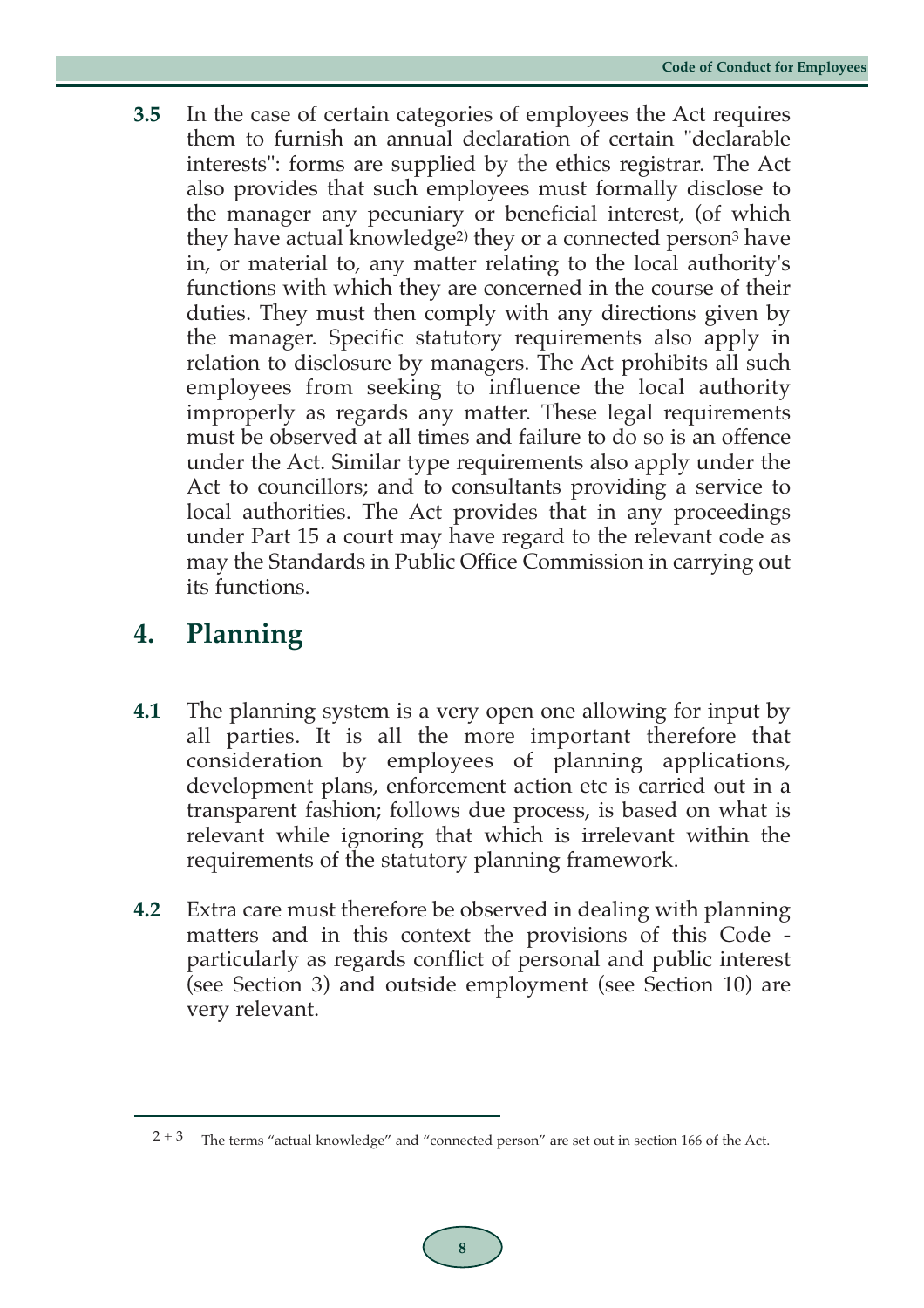### **5. Gifts**

- **5.1** The Act provides that an employee is prohibited from seeking, exacting or accepting any remuneration, fee, reward or other favour for any act done or not done by virtue of his or her employment. Employees in observing this provision must also have regard to this Code's guidance.
- **5.2** The overriding concern in all cases is that the actions of local government employees should be above suspicion and not give rise to any conflict of interest and that their dealings with business and other interests should bear the closest possible scrutiny and avoid any risk of damage to public confidence in local government – see also paragraph 3.3.
- **5.3** However the normal presentation of 'official gifts' or tokens exchanged or given as part of protocol (where for instance an employee receives a visiting dignitary, or is a speaker at a conference etc.,) would not be precluded. No other gifts other than infrequent items such as diaries, calendars, pens or other infrequent tokens of modest intrinsic value, should be accepted.
- **5.4** The following practice must be followed in relation to gifts:
	- an employee should not solicit gifts directly or indirectly;
	- any gift other than a modest token should be courteously but firmly declined;
	- in all cases the offer or receipt of any gift (other than what is clearly a modest token) should be reported to the employee's supervisor;
	- an employee should not, by virtue of his/her official dealings with a supplier, accept on his/her own or family's behalf, any special facility, or discount on a private purchase or service, from such supplier;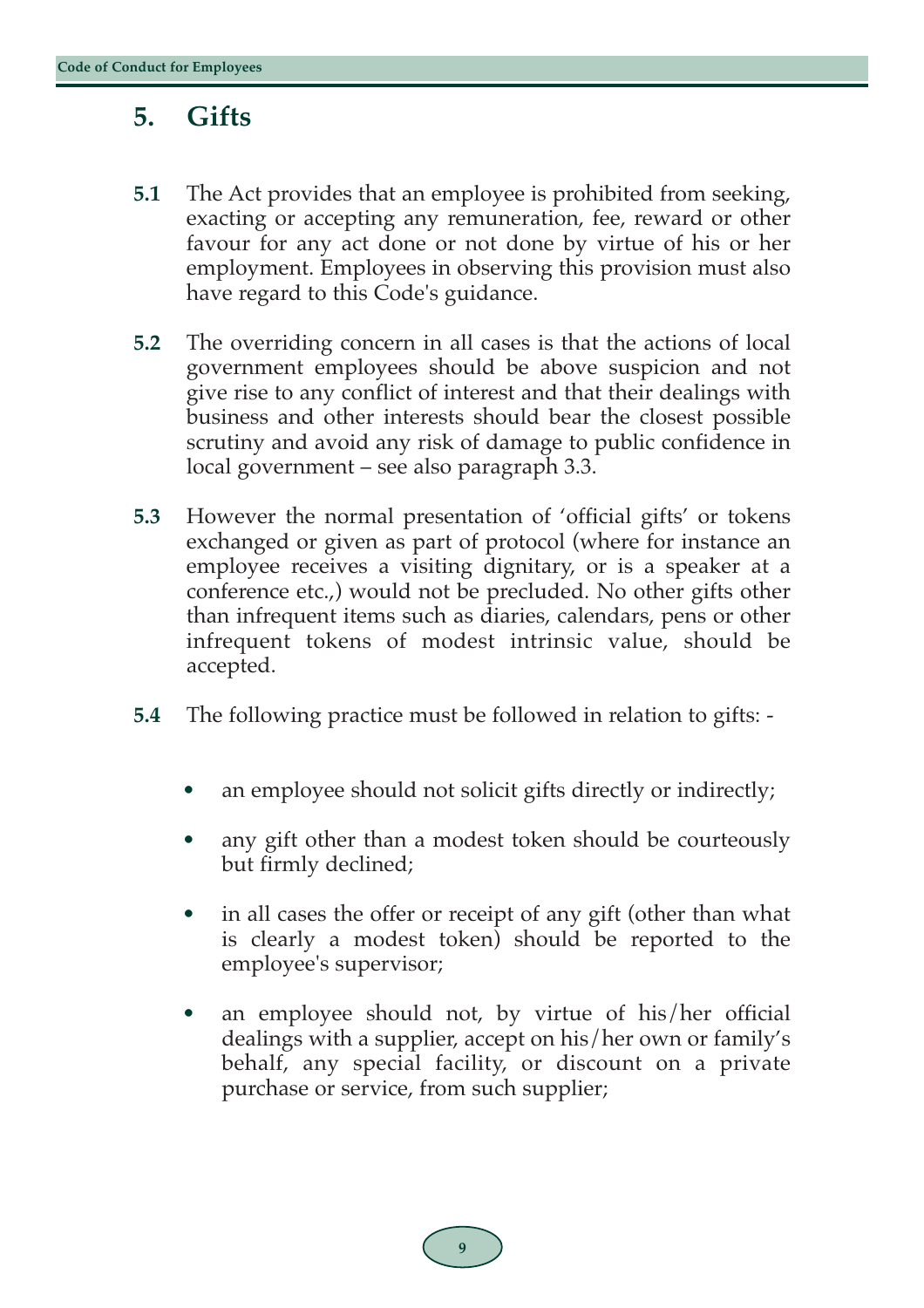an employee should not retain any discount or rebate granted in connection with any expenditure of the local authority. Any such financial benefit is the property of the local authority and should be surrendered accordingly.

In all circumstances the advice at paragraph 5.2 must be taken into consideration by the employee.

## **6. Hospitality**

- **6.1** In their official contacts with outside organisations or persons, every care must be taken by employees to ensure that any acceptance of hospitality does not influence them, and could not reasonably be seen to influence them, in discharging their functions. All offers of hospitality from commercial interests, which have had or might have contractual relations with the local authority, must be reported by the employee to his/her supervisor for direction.
- **6.2** It is accepted, however, that local government employees should not be in a position where they cannot accept what are regarded as normal courtesies in business and community relationships. No objection would normally be taken to the acceptance of what is regarded as routine or customary hospitality, the most obvious example being a business lunch; or attendance at a civic, cultural or festive event. (Local authorities may wish to issue guidelines in this regard in light of local circumstances.)
- **6.3** Employees should not accept offers of hospitality which go beyond the routine practices referred to at paragraph 6.2, except where acceptance of such an offer can be clearly shown to be in the interest of the local authority and has been approved by the manager.
- **6.4** Where hospitality has to be declined those making the offer should be courteously and firmly informed of the standards required by this Code.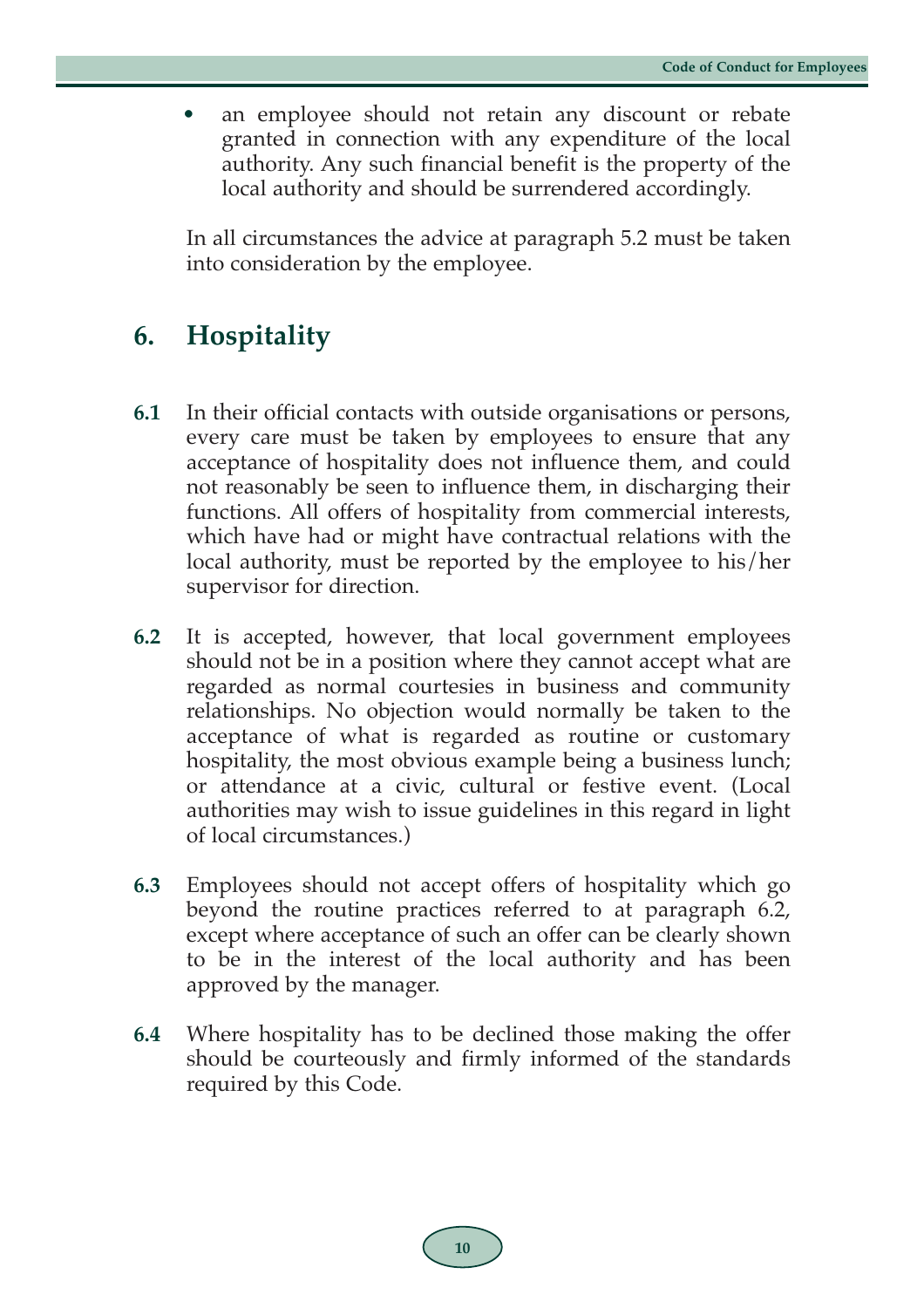# **7. Employees' business dealings with local authority**

- **7.1** In the area of staff business dealings with local authorities the overriding principle is that no special favours should be shown to businesses with financial, family or other connections to employees. This should guide consideration of all such matters.
- **7.2** The following general rules should (subject to the discretion of the manager to authorise justifiable departures in special circumstances) apply for all employees:
	- employees who enter into or who have any involvement in any undertaking, or otherwise participate in any outside business affecting, or likely to affect, a contract with their local authority (including the purchase or sale of local authority property) should immediately inform the manager of their interest;
	- employees should not accept a directorship (except as a nominee of the authority) in any company holding a contract with their local authority;
	- employees should not negotiate or arbitrate in any matter affecting a contract with a local authority or the purchase from, or the sale of goods to a local authority where, in their private capacity, they are involved in the company or body concerned;
	- employees who are involved in engaging or supervising contractors, consultants, or other service providers with whom they have a relationship in a private or personal capacity, should disclose that relationship to their supervisor.
- **7.3** The Act has specific requirements regarding declaration/ disclosure of contracts with a local authority and of directorship of companies for certain categories of employee, which must always be observed.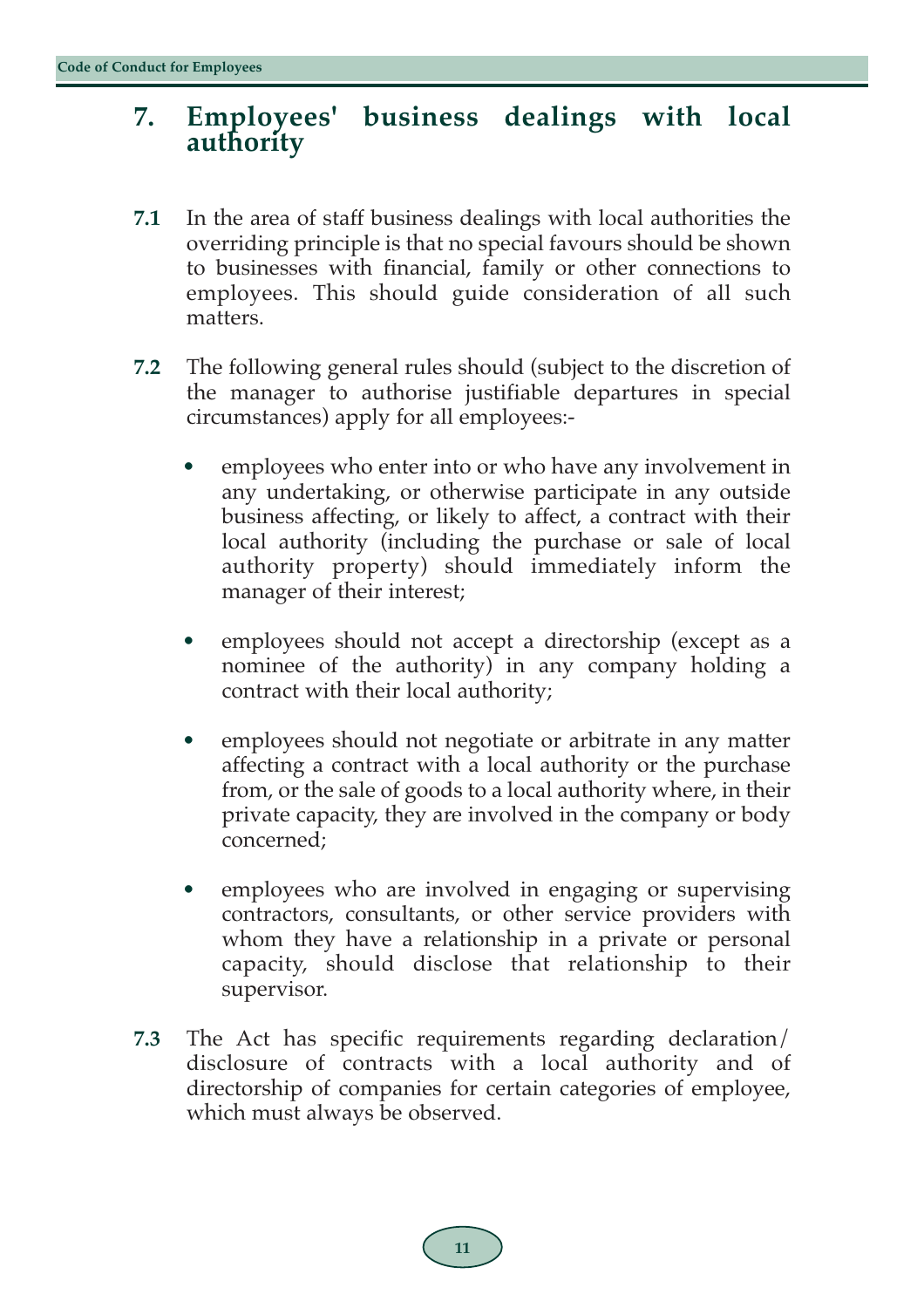### **8. Personal dealings with local authority**

Local authority employees may have dealings with their local authority on a personal level for instance as a tenant or an applicant for grant of planning permission, higher education grant, etc. While employees should, of course, enjoy the same rights in their personal dealings as any other person they should not seek preferential treatment.

### **9. Regard for council resources**

All employees must:-

- show all reasonable care for local authority property, resources and funds and not use them, or permit their use, for unauthorised or non-official purposes;
- incur no liability on the part of their employer without proper authorisation;
- observe in full and at all times the rules governing the making of claims and of payments of any kind to them, whether of salary, overtime, allowances (including travel and subsistence) etc.

#### **10. Attendance and outside employment**

- **10.1** The public expect that local authority employees devote their full attention and energy to official duties during working hours. Employees are obliged to attend at work as required and not to absent themselves from duty without authorisation.
- **10.2** The Act (section 159) provides that an employee shall not engage in any gainful occupation, other than as an employee of the local authority, to such an extent as to impair the performance of his or her duties or in any occupation which might (a) conflict with the interests of the local authority or (b) be inconsistent with the discharge of his or her duties as a local authority employee. Section 159 also contains specific restrictions on professional staff engaging in private practice in the profession in which he or she is employed by the local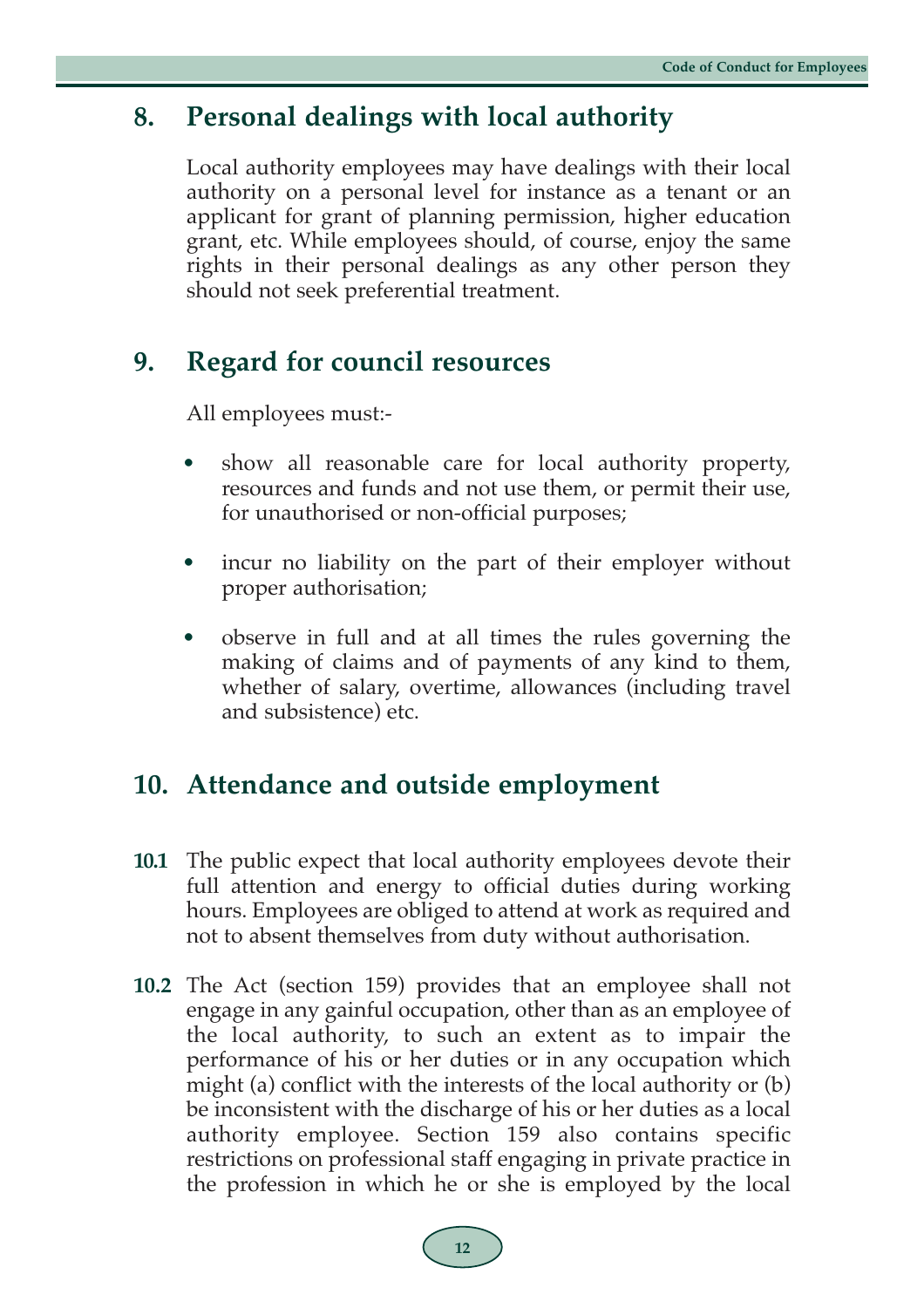authority or in any cognate profession. Neither should technical staff undertake private technical work. These provisions must be read in conjunction with paragraphs 3.1 to 3.3 of the Code.

- **10.3** Employees must not undertake a particular outside business, occupation or activity that could reasonably be regarded by a member of the public as weakening public confidence in local government. In cases of doubt the matter should be referred by an employee to his or her supervisor.
- **10.4** A local authority employee should not allow the prospect of employment outside the local government sector to create for him or her an actual or perceived conflict of interest. He or she should immediately disclose to his or her supervisor any offer of such employment. In the case of a County or City Manager, the Cathaoirleach should be informed.
- **10.5** An employee intending to accept an appointment that could give rise to a conflict of interest should inform the appropriate authority of such intention as outlined in paragraph 10.6. Also, employees to whom Part 15 of the Local Government Act, 2001 (Ethical Framework for the Local Government Service) applies shall not, within twelve months of resignation or retirement, accept an offer of employment or consultancy engagement where the nature and terms are such that the question of a conflict of interest could arise without obtaining the approval of the appropriate authority. The twelve month period applies to an employee to whom Part 15 applied at any time during the six month period immediately prior to retirement or resignation.
- **10.6** An employee referred to in paragraph 10.5 must inform the appropriate authority or make an application as follows:

An employee below Director of Services level should inform or apply, as appropriate, to the County or City Manager of the local authority in which he or she is serving.

An employee at or above Director of Services level (including County and City Managers) should apply to the Outside Appointments Board for the Local Government Sector.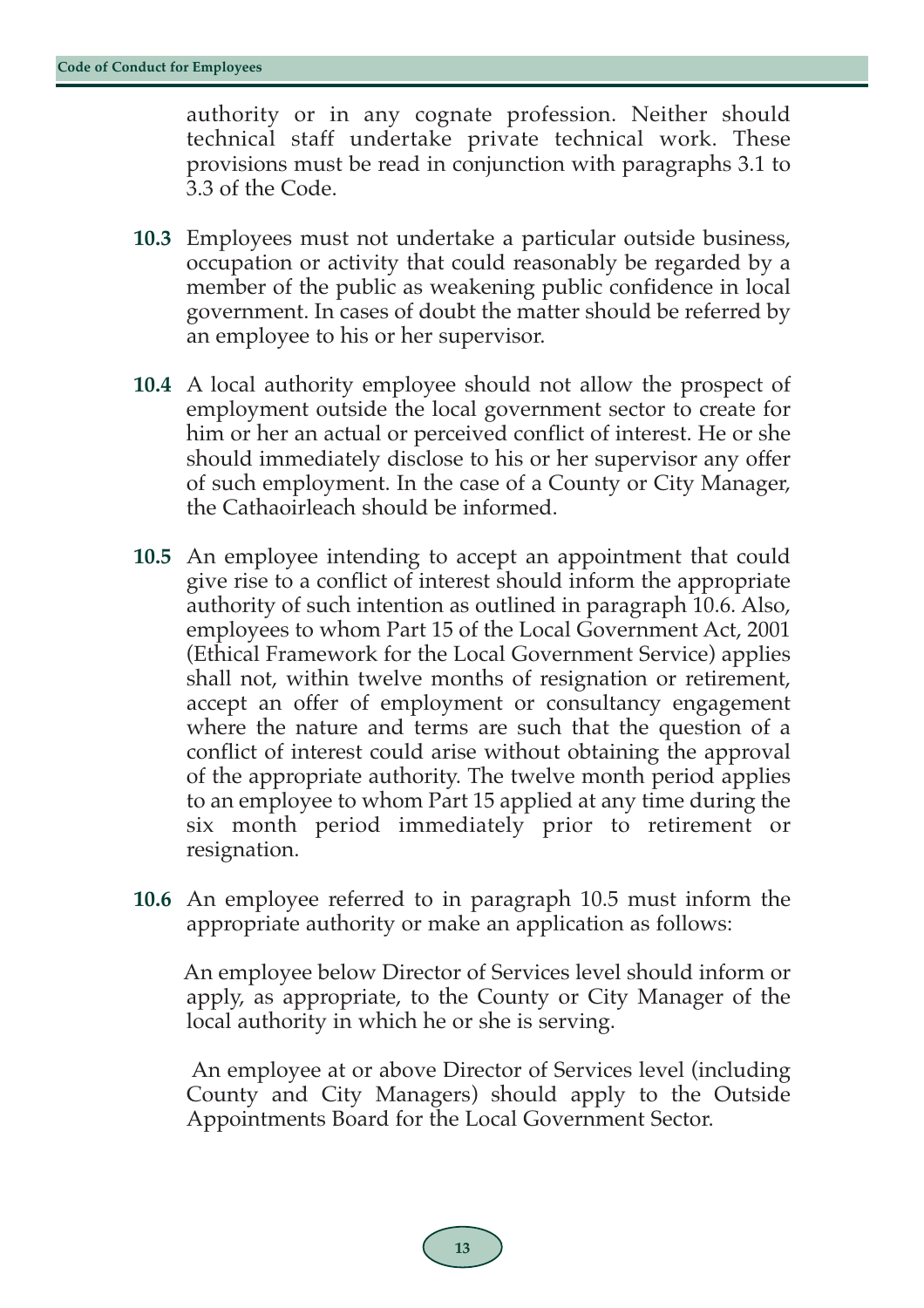- **10.7** Applications will be considered by the appropriate authority on the basis of determining whether or not a clear conflict of interest exists. Having regard to the circumstances of each case, consent to take up an appointment or accept an engagement may be given either unconditionally or with conditions attached.
- **10.8** Where a County or City Manager attaches conditions to taking up an appointment, the employee concerned may refer the decision to the Outside Appointments Board for the Local Government Sector for review.
- **10.9** The provisions of paragraphs 10.4 to 10.8 are not intended to place an unnecessary or unreasonable burden on local authority employees and it is expected that they will not affect the generality of employees wishing to take up employment outside the sector. Early disclosure and consultation in accordance with these paragraphs will help to avoid any perception of conflict of interest and will safeguard the integrity of the local government service and the individuals concerned.

#### **Outside Appointments Board for the Local Government Sector**

- **10.10** An Outside Appointments Board for the Local Government Sector established by the Minister for the Environment, Heritage and Local Government, will consist of the Secretary General of the Department of the Environment, Heritage and Local Government, a former County or City Manager and three other members who are not serving or former public servants, one of whom will act as Chairperson.
- **10.11** The Board will determine the procedures for dealing with applications referred to it and related matters.
- **10.12** The Chairperson of the Board shall report periodically to the Minister for the Environment, Heritage and Local Government on the performance of the Board and may from time to time, as he or she thinks fit, submit other reports on the Board's functions.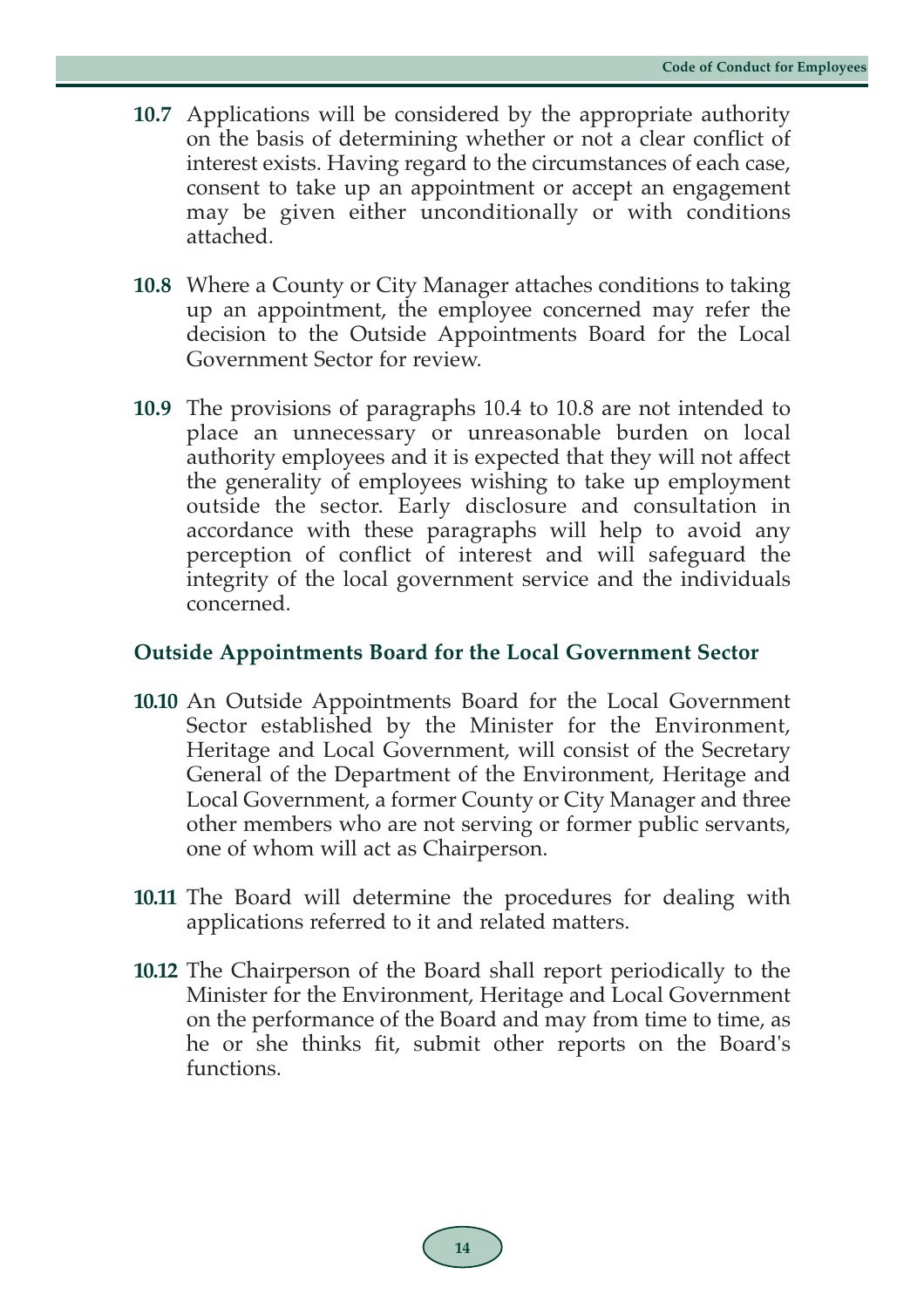### **11. Satisfactory working relationships**

- **11.1** Employees during the course of their day to day business engage with the public, their colleagues and councillors. Underlying these interactions are the principles of respect for others, equality and a duty to uphold and abide by the law and a responsibility to ensure a courteous, efficient and impartial service.
- **11.2** The Act provides that employees shall carry out such duties as are assigned to them from time to time in relation to their employment and such instructions as may be given in relation to the performance of such duties.
- **11.3** In providing service to the public employees should treat individuals equitably and with courtesy and without bias in an impartial fashion. They should deal with queries in an open and helpful way with due regard to the protection of confidential information, where appropriate. Local authorities need to bear in mind "The Ombudsman's Guide to Standards of Best Practice for Public Servants"4 which clarifies citizens' rights and the principles of good administration, which include objectivity and impartiality and the need to avoid unfair discrimination. Members of the public enjoy a legal right of access to records under the Freedom of Information Acts and certain employees are given explicit responsibility in this connection.
- **11.4** Both employees and councillors have the common interest of serving the community. But their responsibilities are distinct. Councillors are responsible to the electorate for their elected term of office. Employees are responsible to the manager in carrying out their duties. Mutual respect and courtesy between employees and councillors is essential to good local government and should be maintained at all times. Also it is important that employees at all times act in a politically neutral way in performing their official duties and in their dealings with councillors.
- **11.5** Employees need also to show due respect for their colleagues at work and to engender a positive working atmosphere. There

<sup>4</sup> Report can be accessed at www.ombudsman.gov.ie/pub.htm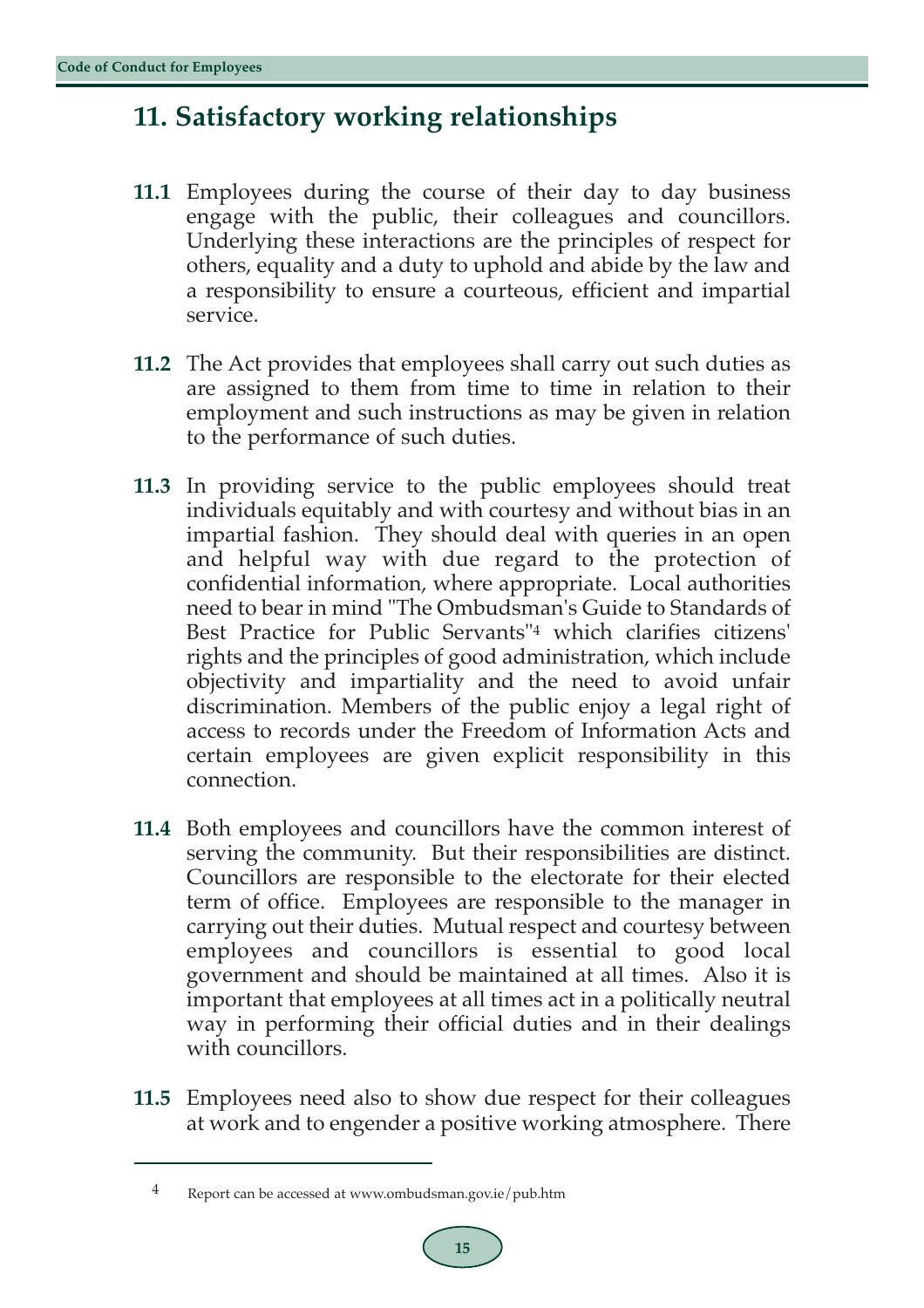are separate statutes/codes of practice dealing with equality, harassment etc which must be observed.

**11.6** Certain local government employees are permitted by law to serve as councillors. A special responsibility therefore rests with them as employees to ensure that their roles do not become blurred, that, where appropriate, confidentiality is maintained and to avoid any perception that their elected role might be seen to influence the impartial discharge of their official duties as local authority employees.

## **12. Criminal convictions**

- **12.1** An employee who is charged with or convicted of a criminal offence (or given the benefit of the Probation Act when so convicted) must report that fact to his/her Personnel Officer. In certain circumstances this could have implications for their official position. Such information will be treated in strict confidence and no record of it will be kept unless the information is considered relevant to the official position of the employee.
- **12.2** Employees who have been appointed by virtue of a specific professional qualification or licence (e.g. solicitor, accountant, driver) must immediately inform their Personnel Officer in writing of any change in status, withdrawal of or endorsement on such qualification or licence.

#### **13. General**

- **13.1** The code applies to all employees whether full-time or employed on an atypical basis (e.g. temporary, part time or fixed term contract etc.). It also applies where relevant, to employees on the different forms of leave.
- **13.2** Breaches of the Code may constitute a breach of the terms and conditions of employment and may result in disciplinary action.